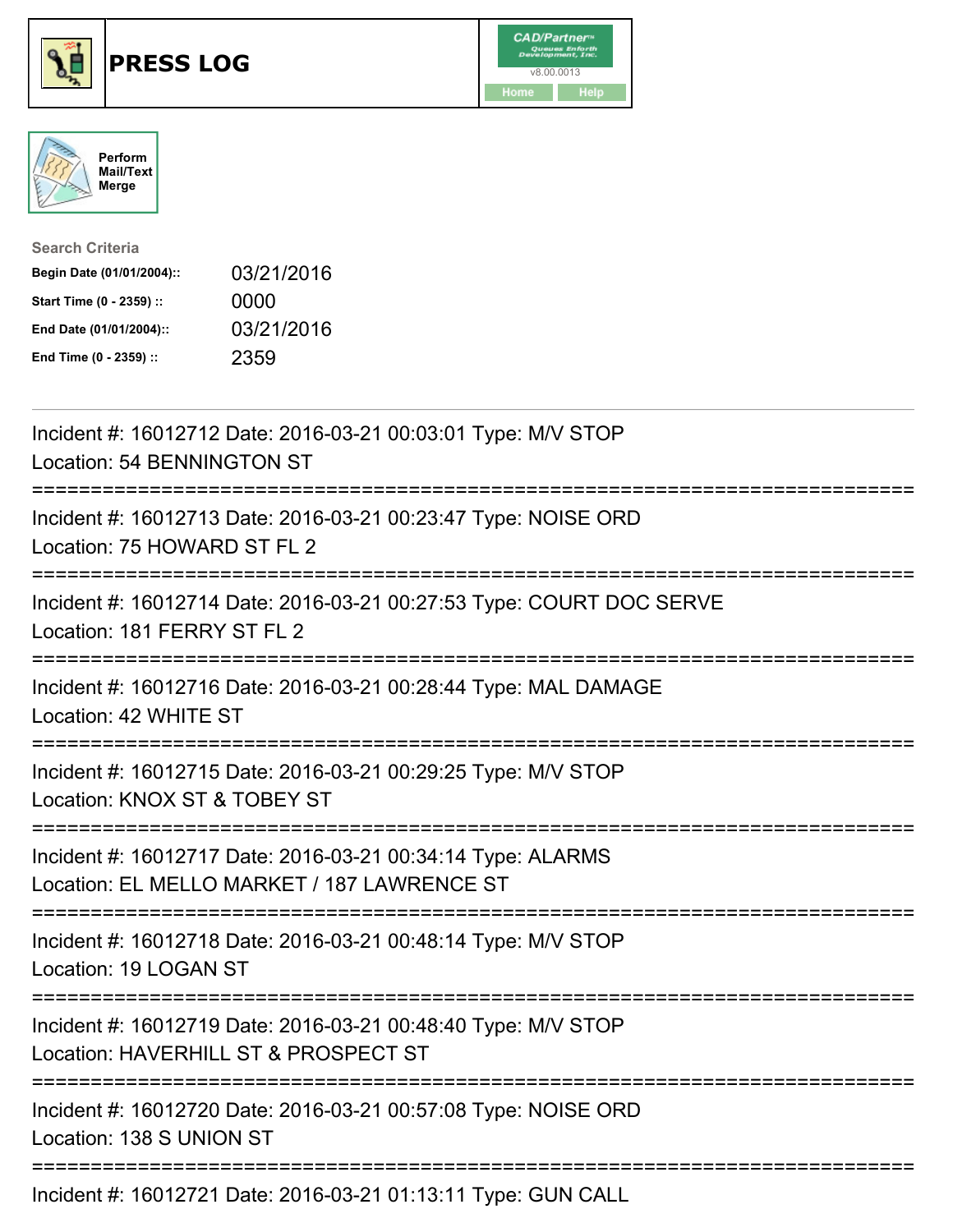| Location: LAWRENCE ST & LEXINGTON ST                                                                                        |
|-----------------------------------------------------------------------------------------------------------------------------|
| Incident #: 16012722 Date: 2016-03-21 01:30:22 Type: M/V STOP<br>Location: DENNYS / 160 WINTHROP AV<br>==================== |
| Incident #: 16012723 Date: 2016-03-21 01:41:11 Type: DISORDERLY<br>Location: 3 EASTON ST FL 1                               |
| Incident #: 16012724 Date: 2016-03-21 01:47:34 Type: M/V STOP<br>Location: WINTHROP & SUNION                                |
| Incident #: 16012725 Date: 2016-03-21 01:49:41 Type: M/V STOP<br>Location: GARDEN ST & JACKSON ST                           |
| Incident #: 16012726 Date: 2016-03-21 01:50:42 Type: AUTO ACC/NO PI<br>Location: LAWRENCE ST & MAPLE ST                     |
| Incident #: 16012727 Date: 2016-03-21 01:51:23 Type: MAL DAMAGE<br>Location: 333 HIGH ST                                    |
| Incident #: 16012729 Date: 2016-03-21 01:57:47 Type: M/V STOP<br>Location: SBROADWAY                                        |
| Incident #: 16012728 Date: 2016-03-21 01:58:12 Type: M/V STOP<br>Location: 2 JACKSON ST                                     |
| Incident #: 16012730 Date: 2016-03-21 02:09:56 Type: NOISE ORD<br>Location: 661 ESSEX ST #728                               |
| Incident #: 16012731 Date: 2016-03-21 02:26:47 Type: NOISE ORD<br>Location: 48 MELVIN ST FL 2                               |
| Incident #: 16012732 Date: 2016-03-21 02:41:09 Type: SUICIDE ATTEMPT<br>Location: 357 WATER ST                              |
| Incident #: 16012733 Date: 2016-03-21 03:04:34 Type: M/V STOP<br>Location: HAVERHILL ST & NEWBURY ST                        |
| Incident #: 16012734 Date: 2016-03-21 03:15:41 Type: MEDIC SUPPORT<br>Location: BROADWAY & LOWELL ST                        |
| Incident #: 16012735 Date: 2016-03-21 03:28:43 Type: DOMESTIC/PROG                                                          |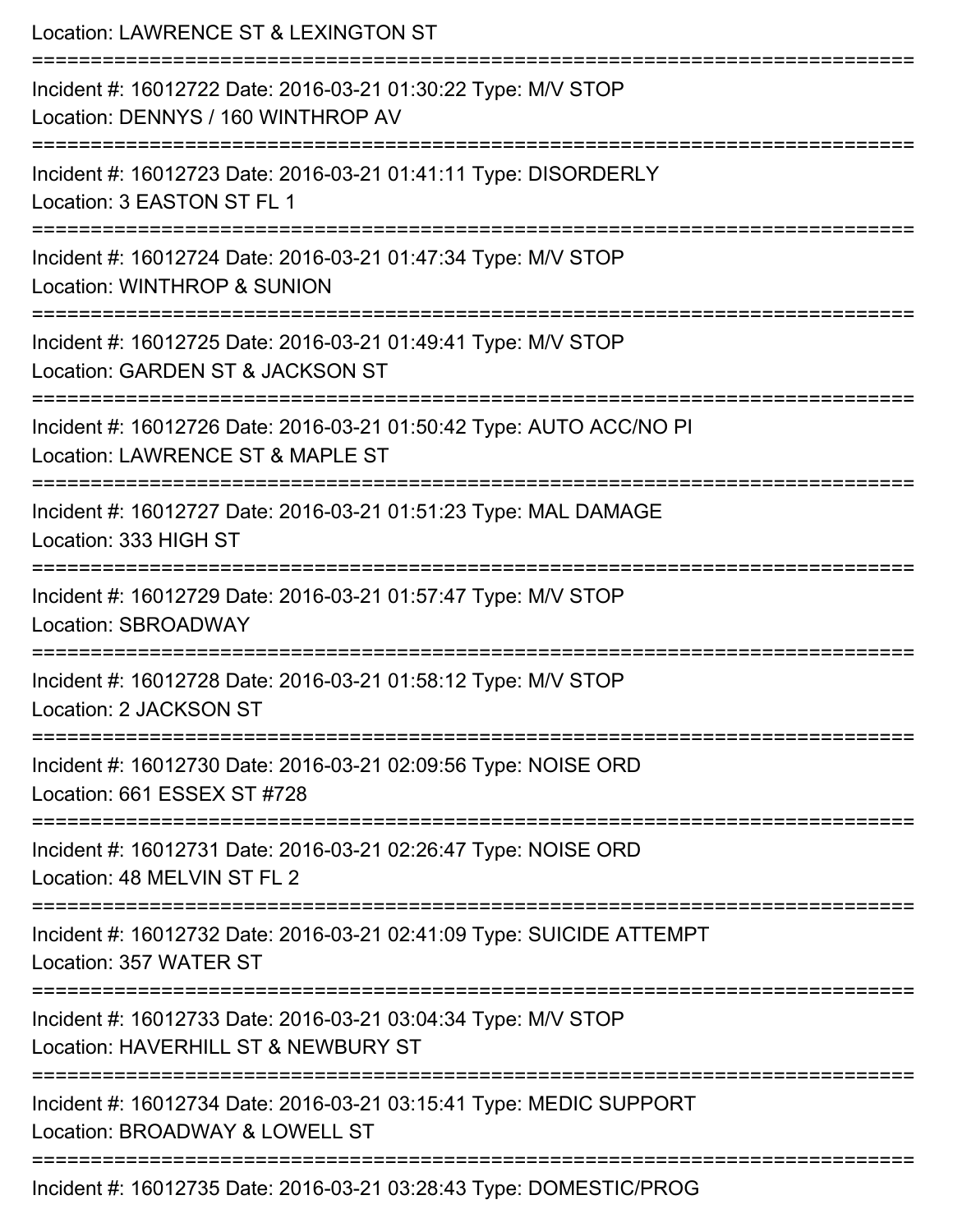| Incident #: 16012736 Date: 2016-03-21 04:10:00 Type: UNWANTEDGUEST<br>Location: 1 GENERAL ST                |
|-------------------------------------------------------------------------------------------------------------|
| Incident #: 16012737 Date: 2016-03-21 04:20:35 Type: FIGHT<br>Location: 34 BERKELEY ST FL 2                 |
| Incident #: 16012738 Date: 2016-03-21 04:41:47 Type: ALARMS<br>Location: 295 ESSEX ST                       |
| Incident #: 16012739 Date: 2016-03-21 05:55:48 Type: B&E/MV/PROG<br>Location: 26 MARSTON ST                 |
| Incident #: 16012740 Date: 2016-03-21 05:58:34 Type: TOW OF M/V<br>Location: 293 HAMPSHIRE ST               |
| Incident #: 16012741 Date: 2016-03-21 06:12:50 Type: ALARM/BURG<br>Location: EMMANUEL MARKET / 99 PARK ST   |
| Incident #: 16012742 Date: 2016-03-21 06:31:49 Type: M/V STOP<br><b>Location: MANCHESTER ST</b>             |
| Incident #: 16012743 Date: 2016-03-21 06:57:52 Type: PARK & WALK<br>Location: 0 BROADWAY                    |
| Incident #: 16012744 Date: 2016-03-21 07:23:40 Type: A&B D/W PAST<br>Location: 12 DORCHESTER ST FL 3        |
| Incident #: 16012745 Date: 2016-03-21 07:25:14 Type: ALARMS<br>Location: 200 COMMON ST                      |
| Incident #: 16012746 Date: 2016-03-21 07:39:33 Type: AUTO ACC/UNK PI<br>Location: 1 CANAL ST                |
| Incident #: 16012747 Date: 2016-03-21 07:41:40 Type: M/V STOP<br>Location: BROADWAY & CROSS ST              |
| Incident #: 16012748 Date: 2016-03-21 07:50:56 Type: DISABLED MV<br>Location: DUNKIN DONUTS / 18 MARSTON ST |
| Incident #: 16012749 Date: 2016-03-21 07:57:50 Type: ASSSIT OTHER PD                                        |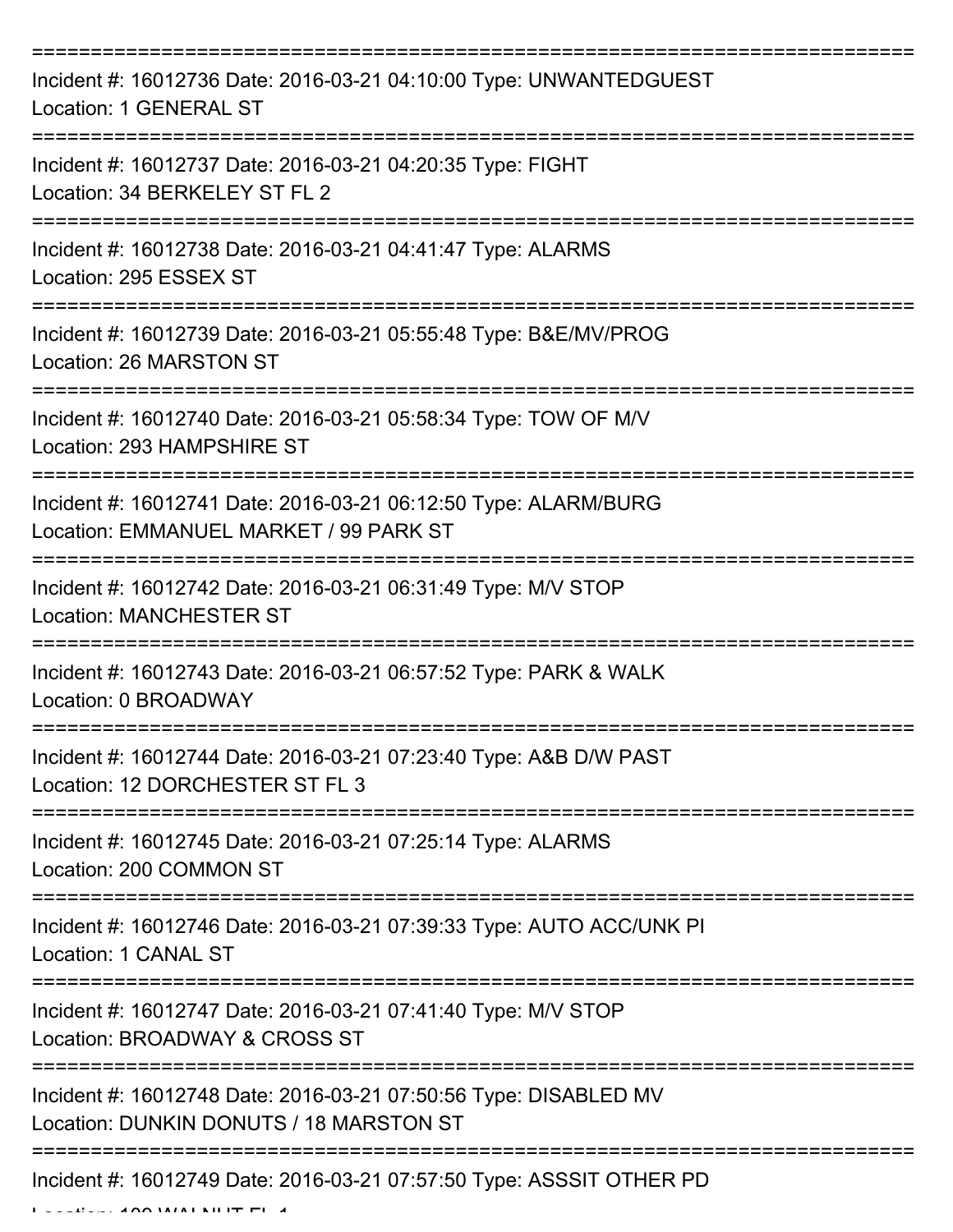| Incident #: 16012750 Date: 2016-03-21 08:04:09 Type: ALARMS<br>Location: 296 BROADWAY                 |
|-------------------------------------------------------------------------------------------------------|
| Incident #: 16012751 Date: 2016-03-21 08:13:24 Type: ALARMS<br>Location: 198 GARDEN ST                |
| Incident #: 16012752 Date: 2016-03-21 08:27:06 Type: NOTIFICATION<br>Location: 40 WHITE ST #65        |
| Incident #: 16012753 Date: 2016-03-21 08:29:27 Type: AUTO ACC/NO PI<br><b>Location: BLANCHARD ST</b>  |
| Incident #: 16012754 Date: 2016-03-21 08:31:04 Type: M/V STOP<br>Location: BROADWAY & LOWELL ST       |
| Incident #: 16012755 Date: 2016-03-21 08:47:35 Type: LOUD NOISE<br>Location: 379 HAVERHILL ST #3 FL 2 |
| Incident #: 16012756 Date: 2016-03-21 09:15:43 Type: COURT DOC SERVE<br>Location: 71 BERKELEY ST      |
| Incident #: 16012757 Date: 2016-03-21 09:16:31 Type: 209A/SERVE<br>Location: 181 FERRY ST             |
| Incident #: 16012758 Date: 2016-03-21 09:22:08 Type: 209A/SERVE<br>Location: 28 PLEASANT ST           |
| Incident #: 16012759 Date: 2016-03-21 09:33:59 Type: COURT DOC SERVE<br>Location: 182 SARATOGA ST     |
| Incident #: 16012760 Date: 2016-03-21 09:39:29 Type: HIT & RUN M/V<br>Location: 150 COMMON ST         |
| Incident #: 16012762 Date: 2016-03-21 09:54:46 Type: M/V STOP<br>Location: HAMPSHIRE ST & LAWRENCE ST |
| Incident #: 16012761 Date: 2016-03-21 09:54:46 Type: SUICIDE ATTEMPT<br>Location: 138 WALNUT ST #3    |
| Incident #: 16012763 Date: 2016-03-21 09:55:05 Type: M/V STOP                                         |

Location: EODECT CT & HAVEDHILL CT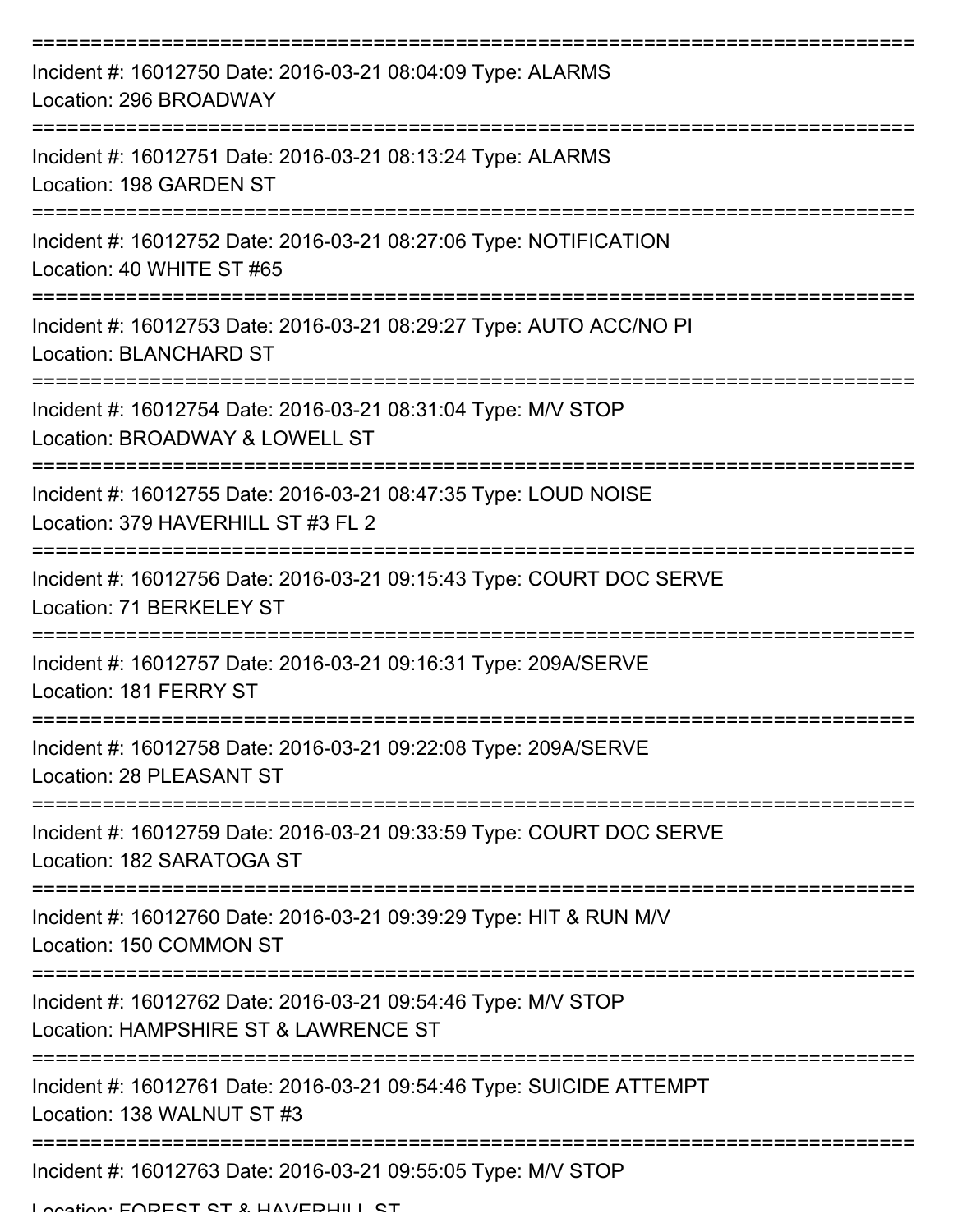| Incident #: 16012764 Date: 2016-03-21 10:06:20 Type: M/V STOP<br>Location: BROADWAY & ESSEX ST<br>:=========================== |
|--------------------------------------------------------------------------------------------------------------------------------|
| Incident #: 16012765 Date: 2016-03-21 10:10:39 Type: M/V STOP<br>Location: S UNION ST & WINTHROP AV                            |
| Incident #: 16012766 Date: 2016-03-21 10:14:21 Type: SUS PERS/MV<br>Location: 52 BERNARD AV<br>---------------                 |
| Incident #: 16012767 Date: 2016-03-21 10:15:31 Type: M/V STOP<br>Location: SOUTH LAWRENCE EAST SCHOOL / 165 CRAWFORD ST        |
| Incident #: 16012768 Date: 2016-03-21 10:16:33 Type: M/V STOP<br>Location: S UNION ST & WINTHROP AV                            |
| Incident #: 16012769 Date: 2016-03-21 10:24:06 Type: TOW OF M/V<br>Location: 84 E HAVERHILL ST                                 |
| ===============<br>Incident #: 16012770 Date: 2016-03-21 10:26:14 Type: ALARM/BURG<br>Location: 270 CANAL ST                   |
| Incident #: 16012772 Date: 2016-03-21 10:38:03 Type: M/V STOP<br>Location: BROADWAY & TREMONT ST                               |
| Incident #: 16012771 Date: 2016-03-21 10:38:58 Type: DRUG OVERDOSE<br>Location: 82 HAVERHILL ST                                |
| Incident #: 16012773 Date: 2016-03-21 10:40:39 Type: M/V STOP<br>Location: S UNION ST & WINTHROP AV                            |
| Incident #: 16012774 Date: 2016-03-21 10:46:50 Type: DOMESTIC/PROG<br>Location: 1 CAULKINS CT                                  |
| Incident #: 16012775 Date: 2016-03-21 11:18:55 Type: M/V STOP<br>Location: AMESBURY ST & LOWELL ST                             |
| Incident #: 16012776 Date: 2016-03-21 11:22:41 Type: M/V STOP<br>Location: E HAVERHILL ST & E PLEASANT ST                      |
| Incident #: 16012777 Date: 2016-03-21 11:24:55 Type: SUS PERS/MV<br><b>Location: 12 TREMONT ST</b>                             |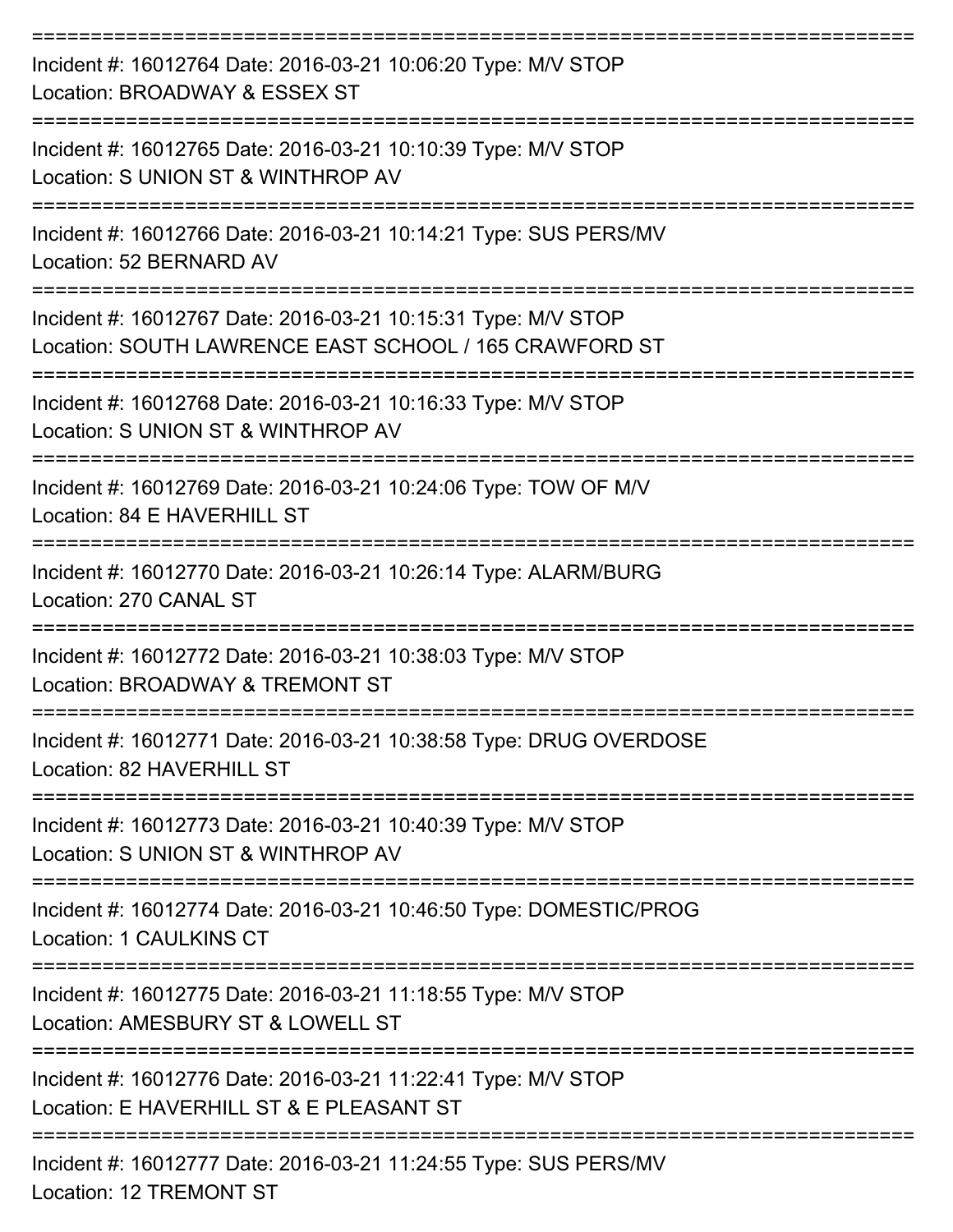| Incident #: 16012778 Date: 2016-03-21 12:05:16 Type: LARCENY/PAST<br>Location: 176 PARK ST                      |
|-----------------------------------------------------------------------------------------------------------------|
| Incident #: 16012779 Date: 2016-03-21 12:09:04 Type: THREATS<br>Location: 220 WALNUT ST FL 1                    |
| Incident #: 16012780 Date: 2016-03-21 12:12:40 Type: LARCENY/PAST<br>Location: RITE AID PHARMACY / 365 ESSEX ST |
| Incident #: 16012781 Date: 2016-03-21 12:32:09 Type: AUTO ACC/UNK PI<br>Location: 274 S BROADWAY                |
| Incident #: 16012782 Date: 2016-03-21 12:34:24 Type: M/V STOP<br>Location: BODWELL ST & MARGIN ST               |
| Incident #: 16012783 Date: 2016-03-21 12:49:31 Type: INVESTIGATION<br>Location: 46 WHITMAN ST                   |
| Incident #: 16012784 Date: 2016-03-21 12:54:50 Type: M/V STOP<br>Location: S BROADWAY & SALEM ST                |
| Incident #: 16012785 Date: 2016-03-21 13:05:57 Type: M/V STOP<br>Location: BROADWAY & LOWELL ST                 |
| Incident #: 16012786 Date: 2016-03-21 13:31:14 Type: AUTO ACC/NO PI<br>Location: ESSEX ST & LAWRENCE ST         |
| Incident #: 16012787 Date: 2016-03-21 13:35:49 Type: SUS PERS/MV<br>Location: GARDEN ST & NEWBURY ST            |
| Incident #: 16012788 Date: 2016-03-21 13:43:13 Type: COURT DOC SERVE<br>Location: 109 MARGIN ST                 |
| Incident #: 16012789 Date: 2016-03-21 13:47:22 Type: MEDIC SUPPORT<br>Location: 35 COMMON ST #131               |
| Incident #: 16012790 Date: 2016-03-21 13:57:40 Type: COURT DOC SERVE<br>Location: 546 HAVERHILL ST              |
| Incident #: 16012791 Date: 2016-03-21 14:03:43 Type: 209A/SERVE<br>Location: 144 OLIVE AV                       |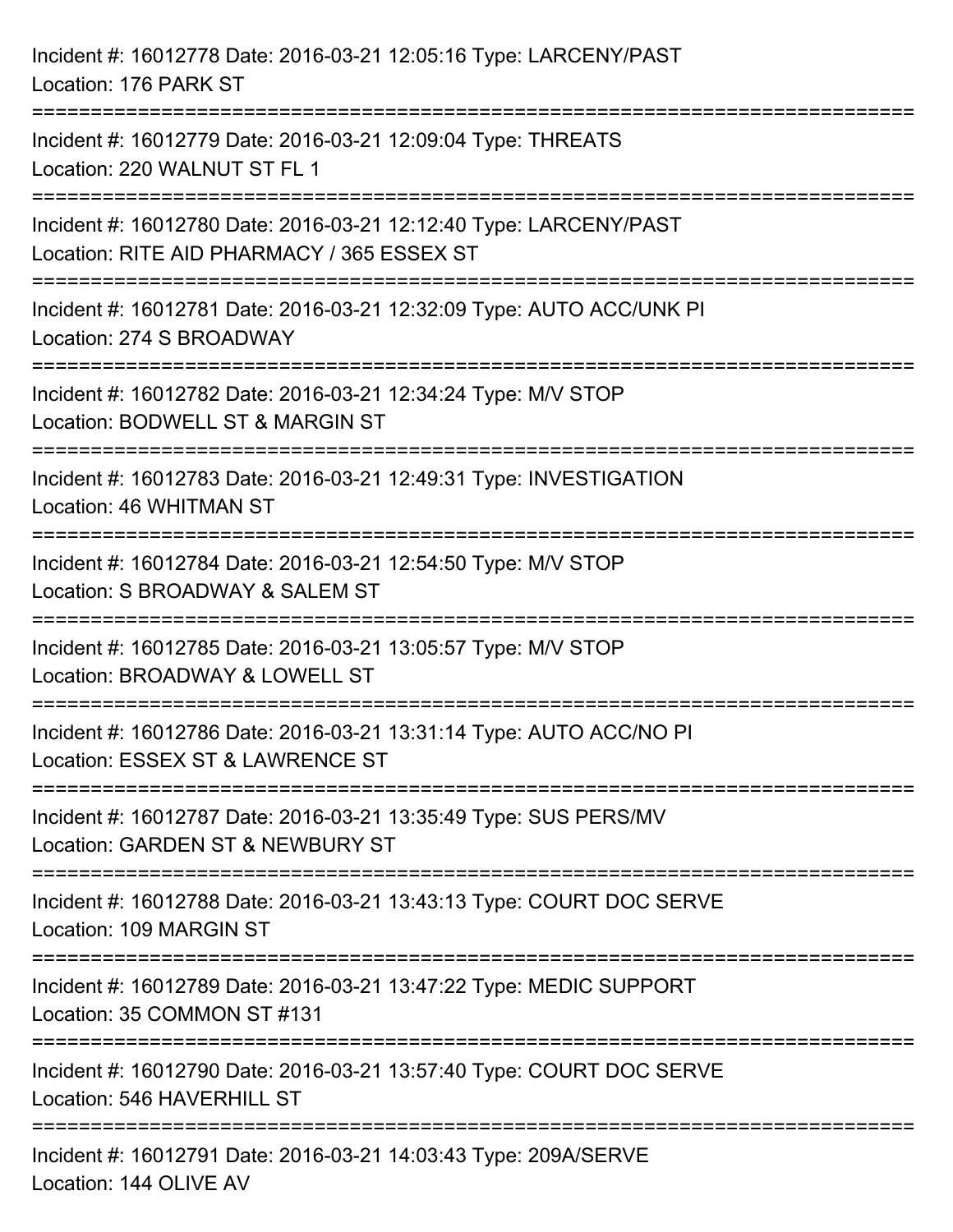| Incident #: 16012792 Date: 2016-03-21 14:03:52 Type: SUICIDE ATTEMPT<br>Location: 141 AMESBURY ST #401                                                        |
|---------------------------------------------------------------------------------------------------------------------------------------------------------------|
| Incident #: 16012793 Date: 2016-03-21 14:05:39 Type: NOISE ORD<br>Location: 123 BROOKFIELD ST FL 1ST                                                          |
| Incident #: 16012794 Date: 2016-03-21 14:11:50 Type: INVESTIGATION<br><b>Location: APPLETON WAY</b><br>:=================================                     |
| Incident #: 16012795 Date: 2016-03-21 14:34:04 Type: M/V STOP<br>Location: BROADWAY & LOWELL ST                                                               |
| Incident #: 16012796 Date: 2016-03-21 14:38:55 Type: M/V STOP<br>Location: BROADWAY & HAVERHILL ST                                                            |
| Incident #: 16012797 Date: 2016-03-21 14:39:02 Type: HIT & RUN M/V<br>Location: 400 BROADWAY                                                                  |
| Incident #: 16012798 Date: 2016-03-21 14:45:43 Type: SUS PERS/MV<br>Location: AUBURN ST & HAMPSHIRE ST                                                        |
| Incident #: 16012799 Date: 2016-03-21 14:50:55 Type: MAL DAMAGE<br>Location: 1 TREMONT ST #8 FL 1                                                             |
| Incident #: 16012800 Date: 2016-03-21 14:53:16 Type: SUS PERS/MV<br>Location: PROSPECT CT & PROSPECT ST                                                       |
| Incident #: 16012801 Date: 2016-03-21 15:11:44 Type: ASSIST FIRE<br>Location: 380 LOWELL ST                                                                   |
| -----------------------------<br>=============================<br>Incident #: 16012802 Date: 2016-03-21 15:23:29 Type: DRUG VIO<br>Location: 262 HAMPSHIRE ST |
| Incident #: 16012803 Date: 2016-03-21 15:41:26 Type: M/V STOP<br><b>Location: 1 TREMONT ST</b>                                                                |
| Incident #: 16012804 Date: 2016-03-21 15:44:08 Type: RECOV/STOL/MV<br>Location: 68 JUNIPER ST                                                                 |
| Incident #: 16012805 Date: 2016-03-21 15:45:39 Type: M/V STOP<br>Location: HAVERHILL ST & NEWBURY ST                                                          |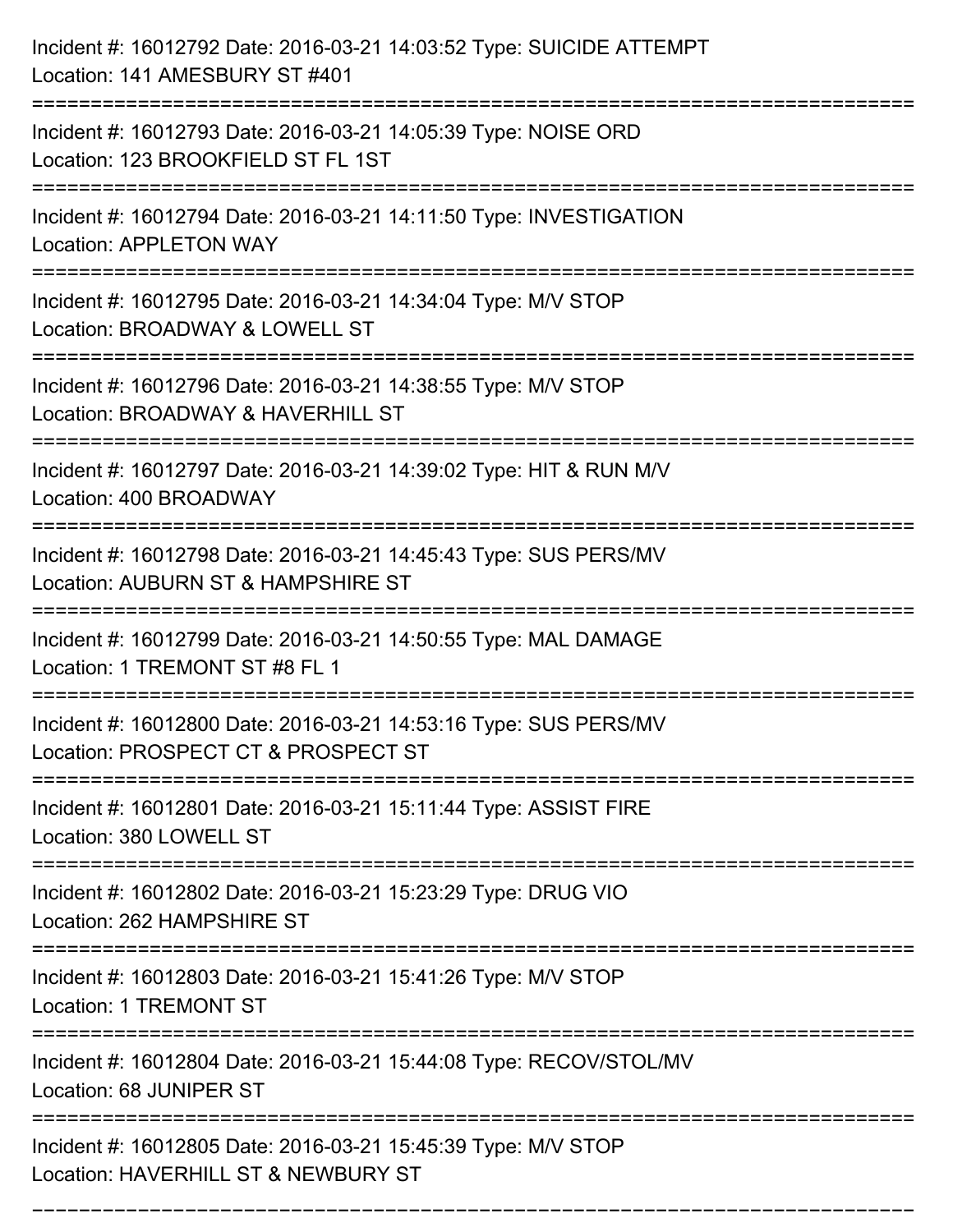| ---------------------------<br>============================<br>================================= | Incident #: 16012806 Date: 2016-03-21 15:47:47 Type: M/V STOP<br>Location: FRANKLIN ST & LOWELL ST                  |
|--------------------------------------------------------------------------------------------------|---------------------------------------------------------------------------------------------------------------------|
|                                                                                                  | Incident #: 16012807 Date: 2016-03-21 15:48:39 Type: DOMESTIC/PAST<br><b>Location: 87 LEXINGTON ST</b>              |
|                                                                                                  | Incident #: 16012808 Date: 2016-03-21 15:49:42 Type: M/V STOP<br>Location: 7 HOLT ST                                |
|                                                                                                  | Incident #: 16012809 Date: 2016-03-21 15:51:57 Type: GENERAL SERV<br>Location: 37 ALLSTON ST                        |
|                                                                                                  | Incident #: 16012810 Date: 2016-03-21 15:53:08 Type: DRUG VIO<br>Location: TARBOX SCHOOL / 59 ALDER ST              |
|                                                                                                  | Incident #: 16012812 Date: 2016-03-21 16:18:26 Type: MAL DAMAGE<br>Location: 1 MERRIMACK VIEW CT                    |
|                                                                                                  | Incident #: 16012811 Date: 2016-03-21 16:18:29 Type: SUS PERS/MV<br>Location: 851 ESSEX ST                          |
|                                                                                                  | Incident #: 16012813 Date: 2016-03-21 16:28:15 Type: M/V STOP<br>Location: BROADWAY & LOWELL ST                     |
|                                                                                                  | Incident #: 16012814 Date: 2016-03-21 16:29:17 Type: DISABLED MV<br>Location: TD BANKNORTH MA / 305 S BROADWAY      |
|                                                                                                  | Incident #: 16012815 Date: 2016-03-21 16:36:32 Type: M/V STOP<br>Location: BROADWAY & LOWELL ST                     |
|                                                                                                  | Incident #: 16012816 Date: 2016-03-21 16:38:28 Type: ALARM/HOLD<br>Location: EBLEN FASHION / 490 ESSEX ST           |
|                                                                                                  | Incident #: 16012817 Date: 2016-03-21 17:30:46 Type: M/V STOP<br>Location: ERVING AV & LAWRENCE ST                  |
|                                                                                                  | Incident #: 16012818 Date: 2016-03-21 17:31:48 Type: DK (DRUNK)<br>Location: AMESBURY ST & COMMON ST                |
|                                                                                                  | Incident #: 16012819 Date: 2016-03-21 17:50:41 Type: ALARM/BURG<br>Location: POINT AFTER CLUB VIN FEN / 15 UNION ST |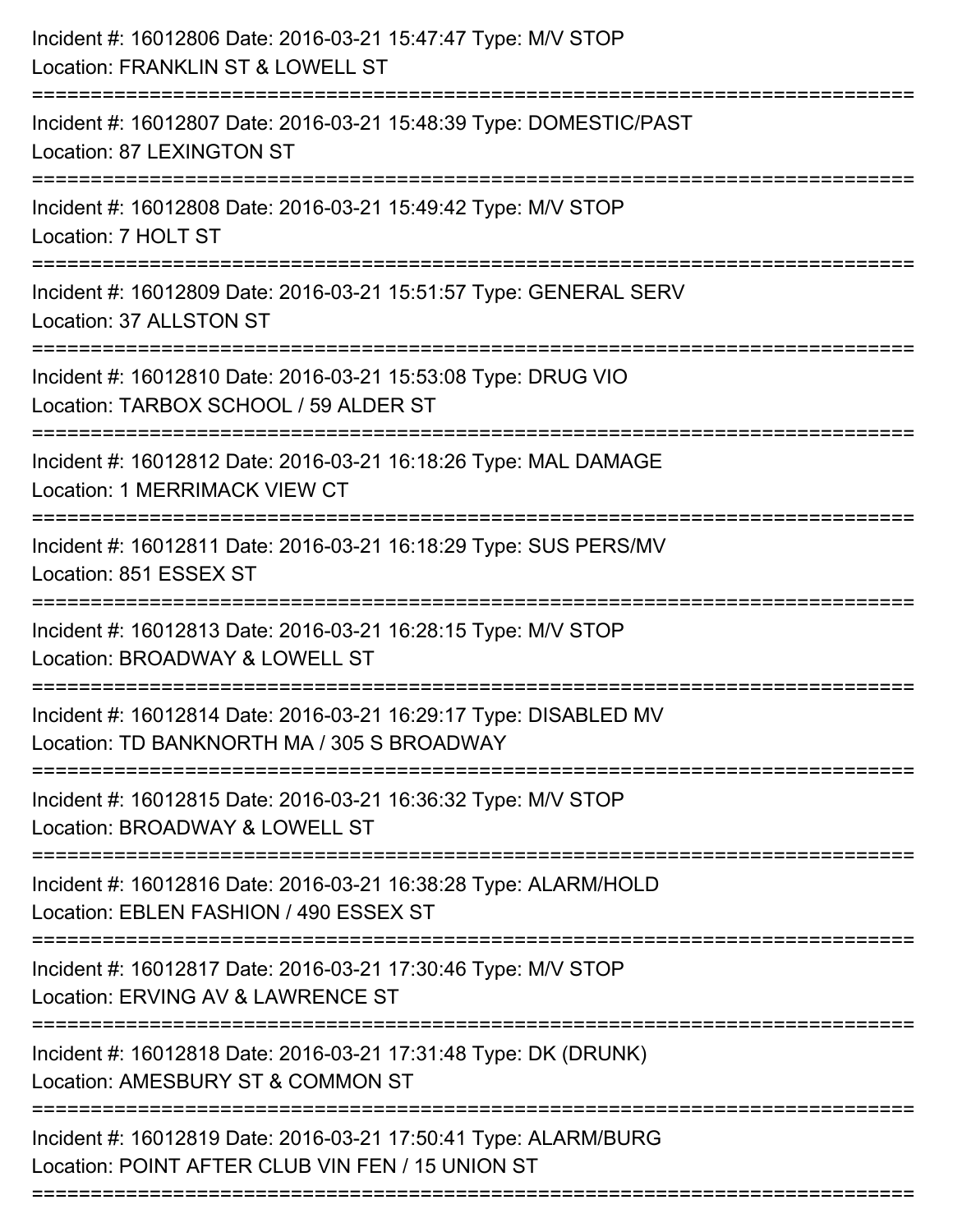Location: 153 SARATOGA ST #1

| Incident #: 16012821 Date: 2016-03-21 18:06:31 Type: ALARM/BURG<br>Location: COMMUNITY DAY CHARTER SCHOOL / 73 PROSPECT ST               |
|------------------------------------------------------------------------------------------------------------------------------------------|
| Incident #: 16012822 Date: 2016-03-21 18:10:22 Type: M/V STOP<br>Location: CAMBRIDGE ST & S UNION ST                                     |
| Incident #: 16012823 Date: 2016-03-21 18:11:14 Type: M/V STOP<br>Location: S BROADWAY & SALEM ST                                         |
| Incident #: 16012824 Date: 2016-03-21 18:13:35 Type: M/V STOP<br>Location: GENERAL ST & UNION ST                                         |
| Incident #: 16012825 Date: 2016-03-21 18:23:37 Type: SUS PERS/MV<br>Location: 40 LAWRENCE ST                                             |
| Incident #: 16012826 Date: 2016-03-21 18:27:51 Type: M/V STOP<br>Location: PARK ST & RHINE ST                                            |
| Incident #: 16012827 Date: 2016-03-21 18:28:39 Type: M/V STOP<br>Location: AVON ST & E HAVERHILL ST                                      |
| Incident #: 16012828 Date: 2016-03-21 18:37:03 Type: M/V STOP<br>Location: BROADWAY & PARK ST                                            |
| Incident #: 16012829 Date: 2016-03-21 18:44:18 Type: M/V STOP<br>Location: BROADWAY & PARK ST                                            |
| Incident #: 16012830 Date: 2016-03-21 18:49:30 Type: M/V STOP<br>Location: 101 SPRINGFIELD ST                                            |
| Incident #: 16012831 Date: 2016-03-21 18:54:25 Type: M/V STOP<br>Location: BROADWAY & CROSS ST                                           |
| --------------------------------------<br>Incident #: 16012832 Date: 2016-03-21 18:56:19 Type: M/V STOP<br>Location: PARK ST & TENNEY ST |
| Incident #: 16012833 Date: 2016-03-21 19:08:30 Type: M/V STOP<br>Location: PARK ST & WALNUT ST                                           |
|                                                                                                                                          |

===========================================================================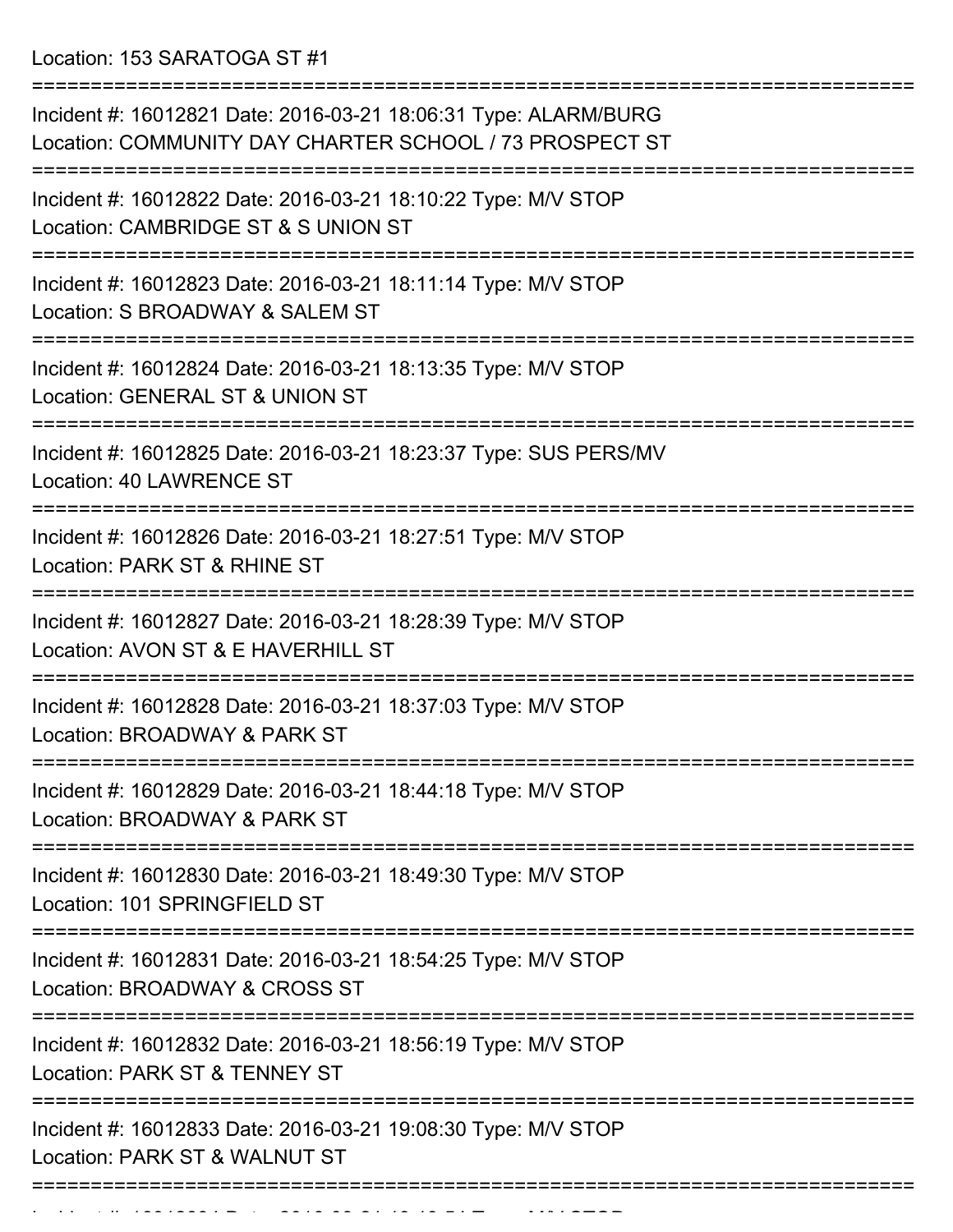Location: CANAL ST & UNION ST

| Incident #: 16012835 Date: 2016-03-21 19:33:55 Type: INVESTIGATION<br>Location: TENT CITY / 450 CANAL ST  |
|-----------------------------------------------------------------------------------------------------------|
| Incident #: 16012836 Date: 2016-03-21 19:35:40 Type: B&E/PROG<br>Location: 34 PARK ST FL 3                |
| Incident #: 16012837 Date: 2016-03-21 19:37:54 Type: DISORDERLY<br>Location: CUTLER ST & EMERALD AV       |
| Incident #: 16012839 Date: 2016-03-21 19:38:56 Type: NEIGHBOR PROB<br>Location: 35 CHICKERING ST          |
| Incident #: 16012838 Date: 2016-03-21 19:40:21 Type: SUS PERS/MV<br>Location: 40 LAWRENCE ST              |
| Incident #: 16012840 Date: 2016-03-21 19:47:28 Type: LARCENY/PAST<br>Location: 44 CHANDLER ST             |
| Incident #: 16012841 Date: 2016-03-21 19:58:05 Type: AUTO ACC/NO PI<br><b>Location: 40 LAWRENCE ST</b>    |
| Incident #: 16012842 Date: 2016-03-21 20:08:23 Type: M/V STOP<br>Location: 700 ESSEX ST                   |
| Incident #: 16012843 Date: 2016-03-21 20:23:27 Type: M/V STOP<br>Location: SARATOGA ST & STEARNS AV       |
| Incident #: 16012844 Date: 2016-03-21 20:23:52 Type: A&B D/W/ PROG<br>Location: AUBURN ST & BENNINGTON ST |
| Incident #: 16012845 Date: 2016-03-21 20:25:50 Type: M/V STOP<br>Location: BROOKFIELD ST & LENOX ST       |
| Incident #: 16012846 Date: 2016-03-21 20:26:02 Type: ABAND MV<br>Location: BROADWAY & DAISY ST            |
| Incident #: 16012847 Date: 2016-03-21 20:33:46 Type: THREATS<br>Location: 131 OSGOOD ST                   |
|                                                                                                           |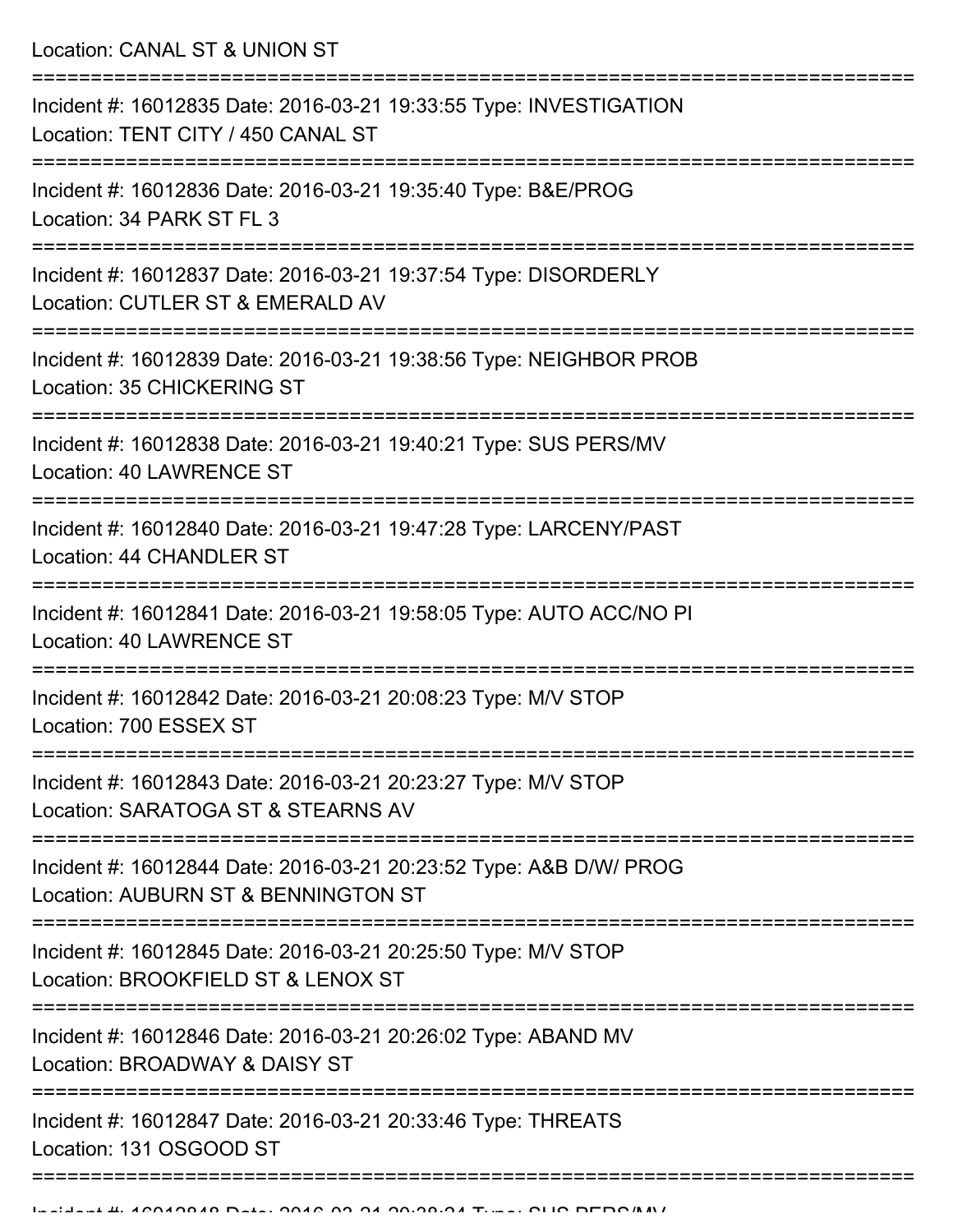| Location: 21 FOREST ST                                                                                                                     |
|--------------------------------------------------------------------------------------------------------------------------------------------|
| Incident #: 16012849 Date: 2016-03-21 20:39:51 Type: MEDIC SUPPORT<br>Location: 68 TRENTON ST #2                                           |
| Incident #: 16012850 Date: 2016-03-21 20:48:56 Type: M/V STOP<br>Location: 20 WELLS ST                                                     |
| Incident #: 16012852 Date: 2016-03-21 21:04:36 Type: VIO CITY ORD<br>Location: 54 E HAVERHILL ST<br>====================================== |
| Incident #: 16012851 Date: 2016-03-21 21:04:53 Type: ALARM/BURG<br>Location: TARBOX SCHOOL / 59 ALDER ST                                   |
| Incident #: 16012853 Date: 2016-03-21 21:11:52 Type: TOW OF M/V<br>Location: AUBURN ST & HAMPSHIRE ST                                      |
| Incident #: 16012854 Date: 2016-03-21 21:14:21 Type: VIO CITY ORD<br>Location: 54 E HAVERHILL ST                                           |
| Incident #: 16012855 Date: 2016-03-21 21:21:35 Type: LARCENY/PAST<br>Location: 24 DUCKETT AV                                               |
| Incident #: 16012856 Date: 2016-03-21 22:16:29 Type: M/V STOP<br>Location: BOWDOIN ST & BROOKFIELD ST                                      |
| Incident #: 16012857 Date: 2016-03-21 22:37:16 Type: MAN DOWN<br>Location: WENDYS / 55 HAMPSHIRE ST                                        |
| Incident #: 16012858 Date: 2016-03-21 22:39:41 Type: M/V STOP<br>Location: 208 FERRY ST                                                    |
| Incident #: 16012859 Date: 2016-03-21 22:44:20 Type: GENERAL SERV<br>Location: 187 MT VERNON ST #1 WEST                                    |
| Incident #: 16012860 Date: 2016-03-21 22:49:43 Type: NOISE ORD<br>Location: 117 THOREAU WAY #521                                           |
| Incident #: 16012861 Date: 2016-03-21 22:56:32 Type: M/V STOP<br>Location: HAMPSHIRE ST & METHUEN ST                                       |
|                                                                                                                                            |

Incident #: 16012862 Date: 2016-03-21 22:58:15 Type: M/V STOP